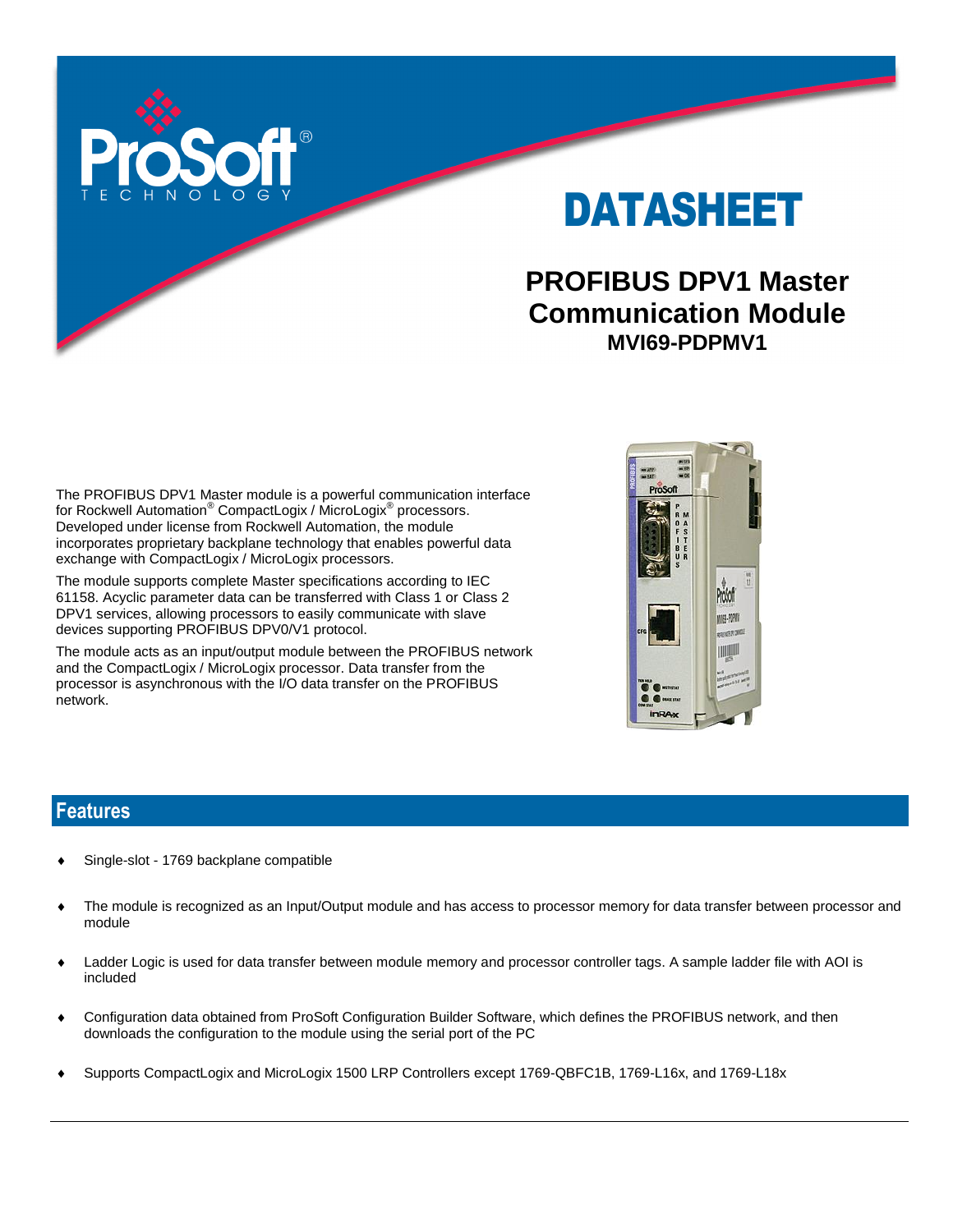# **Functional Specifications**

The inRAx PDPMV1 PROFIBUS Master module acts as a PROFIBUS network scanner, transferring input and output data between PROFIBUS devices and processor data memory over the backplane.

- Master Busview configuration interface via included ProSoft Configuration Builder software (Part Number PSW-PCB)
- Project-unique GSD file import library
- Monitoring and modification of process data and DPV1 acyclic data
- Multi-drop on a PROFIBUS DPV1 network with other compatible devices
- Automatic project documentation
- Automatic Bus Parameter calculation
- Online slave diagnostics
- Supports all standardized baud rates, up to 12 Mbps
- Supports extended diagnostic data (DPV1)
- Multiple Masters can be placed in a single rack
- CRC checksum determination of slave configuration consistency to processor
- Master Status LED indicators for Operations, Network Communication, Master Token-Hold and Network Configuration
- FDT/DTM PROFIBUS Master transport communication DTM software included (Part Number PSW-CDTM-PDPM)

### **PROFIBUS Master Specifications**

- Up to 125 slaves can be connected with a repeater
- Up to 1536 cyclic bytes input and 1536 bytes output data
- Supports Extended Diagnostic Data
- RS-485 optically isolated PROFIBUS interface with on board DC-DC converter
- Acyclic communications (DPV1), Read and Write
- Alarm handling (DPV1)
- Supports Sync and Freeze commands
- Supports PROFIdrive 3.1 compliant parameter read and write operations
- Supports Multicast and Broadcast telegrams (DPV1)

### **PROFIBUS Master Port**

- DB-9F optically isolated RS-485
- Ready, Run, Error and Token LED Indicators
- PROFIBUS DPV1 RS-485 interface with a 9-pin D shell female connector and isolated opto-couplers



### **Where Automation Connects™**

# **Global Distribution**

#### **We think like you do**

**ProSoft Technology® products are distributed and supported worldwide through a network of over 500 distributors in over 50 countries. Our knowledgeable distributors are familiar with your application needs. For a complete list of distributors, go to our web site at:**

**www.prosoft-technology.com**

### **Global Support**

#### **We are there for you**

**All ProSoft Technology products are backed with free, unlimited technical support. Contact our worldwide Technical Support team directly by phone or email.**

## **Global Offices**

#### **We are where you are**

**ProSoft Technology has regional offices worldwide available to help you with all your industrial application needs. If you need help choosing a ProSoft Technology solution for your particular application check out our contact information under distributor sales on the web site at:**

**www.prosoft-technology.com**

**Whether your application is large or small, our technical professionals are there to help you choose the right communication solution.**